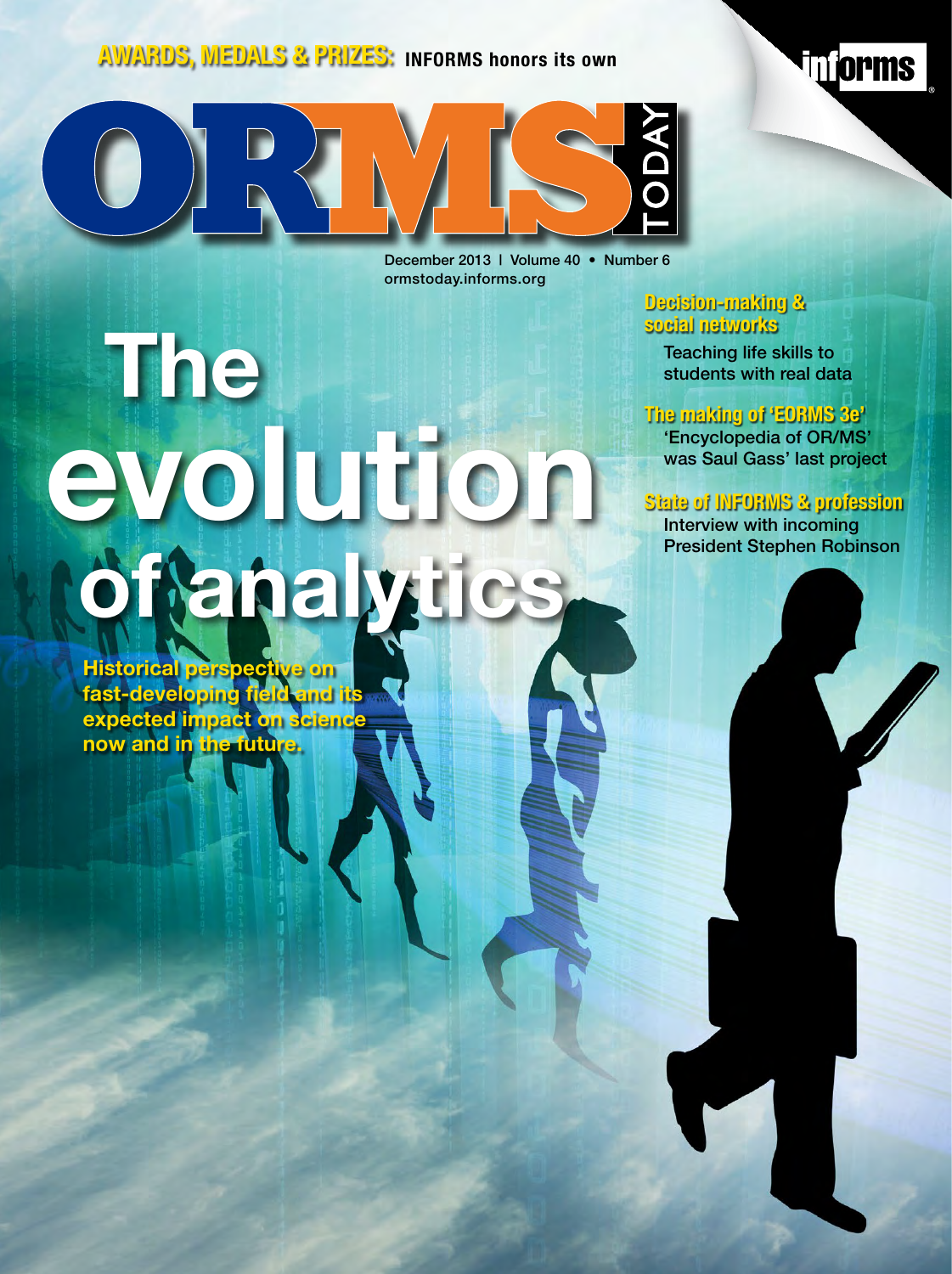<span id="page-1-0"></span>

## **Teaching** decision-making with social networks

Real people, real data and an acquired life skill. **Decision analysis is an essential life skill that is seldom taught before college and is rarely used in our daily decisions.** Many people do not even recognize that decision skills can be taught and used. In a 2012 *New York Times* article [1], Larry Summers noted: "In an earlier era where many people were involved in surveying land, it made sense to require that almost every student entering a top college know something of trigonometry. Today, a basic grounding in probability, statistics and decision analysis makes far more sense."

It is useful to think of decision-making as a calculator. The inputs to the calculator are the elements of decision quality: the alternatives, preferences, uncertainties, information, pros/cons and the bigger picture from the perspective of the decisionmaker. The calculator itself is the logic that determines the best decision given the inputs you provide.

Decision education has traditionally focused on the logic – the computational aspects of making the decision –using tools

By Ali E. Abbas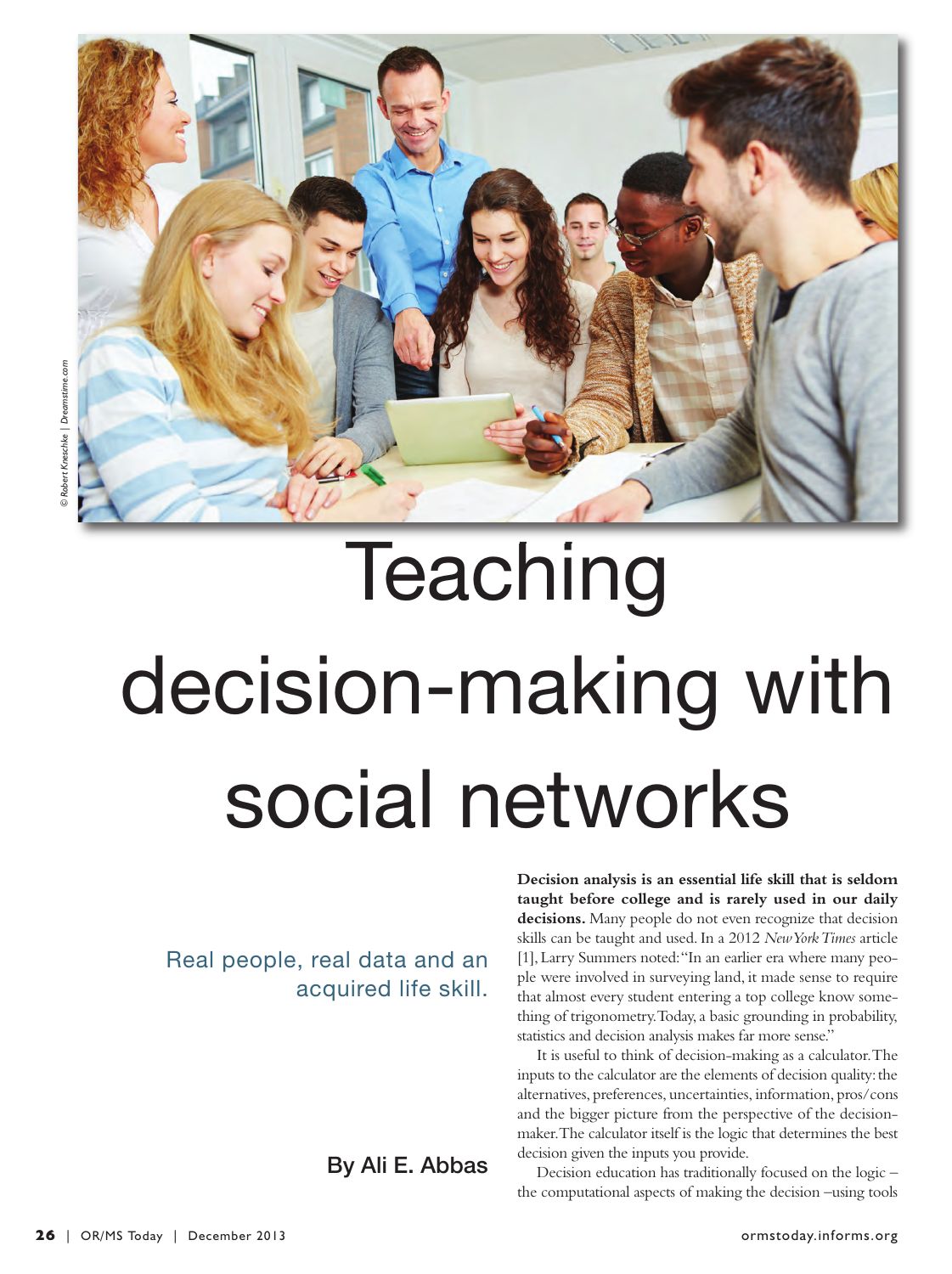such as decision trees and weight and rate analysis. Coursework is often augmented with case studies and spreadsheets projects. Most students of decision-making, however, do not think of their decision education as an essential life skill.

As we navigate this era of social networks and the widespread availability of the Internet, we have an opportunity to make decision education an essential life skill and to spread decision education to the masses. This article describes our recent efforts enhancing decision education, making it more relevant to our daily lives and spreading decision skills to the population at large by leveraging peoples' affinity for social networks. The focus is on the inputs to the calculator (the elements of decision quality) using real world decisions posted on a free online decision-making social network.

The decision-making social network, Ahoona, originated from a National Science Foundation (NSF) project and has been used successfully in the classrooms at the University of Illinois and Virginia Tech. It has also been featured on CBS [2] and the National Science Foundation Discoveries section [3]. Several university campuses will be using Ahoona in decision education in the upcoming semesters.

Using this social network, students learn decision skills by helping others with their decisions through categorized inputs representing the elements of decision quality. When the inputs to the decision have been provided, students are presented with an array of decision tools to help users make the best decision. The approach teaches decision skills in a way that is simple and fun. It can be used in parallel with existing decision analysis courses to augment lectures by providing hands-on training on the inputs to the decision analysis for a variety of real world decisions. It is also scalable so it can be used with online MOOCs on decision education.

#### **Sharpening the Elements of Decision Quality**

An important aspect of teaching decision skills is the observation that we are dealing with a decisionmaker, a person. People, not data, make decisions. Internet search engines, such as Google, Yahoo and Bing, provide significant amounts of data that help with the informational aspect of decision quality, but information alone is not sufficient to make a good decision. When dealing with people, there are other aspects of a decision that need to be considered such as the preferences, the uncertainties, the frame (or bigger picture), the alternatives, and the pros and cons of each alternative (see Figure 1). These aspects comprise the elements of decision quality. Since the best decision alternative that results from an analysis is usually one of the alternatives that is already being considered,



Figure 1: Elements of decision quality represented on a hexagon.

it is important to think clearly about all elements of decision quality before making a decision.

It is also important to provide training on these elements of decision quality in the classroom. The shaded area in the hexagon of Figure 1 represents how much each aspect of decision quality has been thought of for a given decision. Each element of decision quality represents a vertex of the hexagon. The more inputs received for a given element of decision quality, the closer is the shaded region to the vertex of that element. When more aspects of decision quality have been considered, the shaded area gets larger.

To encourage students to think about the elements of decision quality in a classroom setting, we use an assignment called the *decision journal.* The decision journal is an eight-week group assignment in which students divide into groups and consider decisions in their daily lives (past, present and future). To provide some guidance, we define several categories for them to consider: automobiles, dating/relationships, education, fitness, purchases, travel/vacation, housing, jobs/work/business, investments and lifestyle. Each week every student in the group is asked to:

- 1. Record one decision they are currently facing or will face in the near future. The decision needs to be a meaningful decision that is worthy of analysis and is nontrivial. A good test of whether a decision is meaningful is whether or not they will still care about the decision in a month when they will be asked to analyze their decisions.
- 2. Reflect on a decision they have made in the past and post a story about it.
- 3. Post a question in the form of a poll. Students are also asked to turn in their predictions of the poll results before the survey time expires.

### An important **aspect** of teaching **decision skills**

is the

observation

that we are

#### **dealing**

with a **decisionmaker,** 

a person.

### **People,**

not data,

make **decisions.**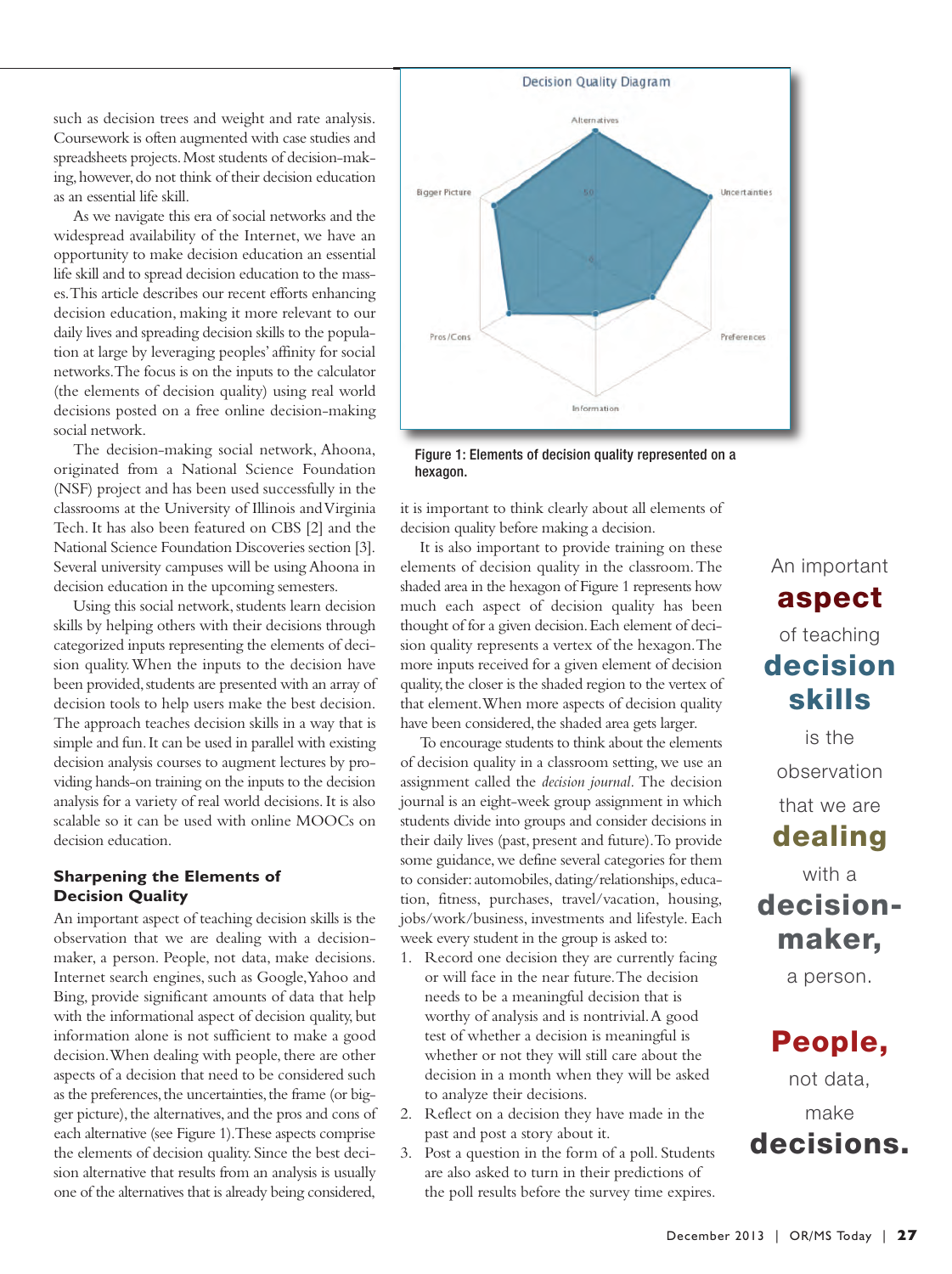#### Social Networks



Figure 2: Examples of decisions posted on Ahoona.

Each possible answer in the poll must be clear. This requirement trains students on clearly defining the terms they use in directed inquiry.

Students then post their decisions, polls and stories on Ahoona. Students can post anonymously if they wish, but most of them use their real names and post publicly to the world. Figures 2 shows examples of decisions that were posted and some of the inputs received including: "Should I switch majors?" "Should I get a tattoo?" "Which school should I go to?" "How should I approach my teammates if they are not pulling their weight?" "What should I do to impress my girlfriend's mother?" "What type of housing should I get next year?"

Students are then asked to help their group members with their posted decisions, stories and polls by providing categorized inputs to these decisions. In response to a decision post, the group members provide elements of decision quality for that decision. The feedback is given online as is the case with many social networks, and the learning is achieved through a learning-while-doing approach. The longer students spend on the social network, the more decisions they get exposed to and the more training they get. In response to a story, students are asked to comment on the quality of the decision that was made and ask probing questions to the poster. In response to a poll, students are asked to vote on the poll, and the person who posted the poll is asked to predict the results of the histogram to get training on calibrating their forecasts.

At the end of the journal assignment, students are asked to analyze their decisions using the tools on the site (pros/cons analysis, weight and rate analysis and decision trees) that are by that time covered in class lectures. They also have to choose the appropriate tools for the decision (e.g., decision trees when there is uncertainty and value functions when there is no uncertainty).

#### **Learning from the Decision Journal Assignment**

Decision analysis has been taught in various settings (executives, graduate students, at-risk teens, high school students, high school math teachers). Each setting brings its own learning experiences about the educational process. Teaching decision-making with social networks brings a different flavor.

Using social networks for teaching decision-making is definitely a mechanism for keeping students engaged and talking about class concepts within their daily lives. It was delightful to see students online even during weekends or when no assignments were due. They were out there helping people around the world with the inputs to their decisions. Students invited their parents to join the social network to get help on their decisions. Decision education was no longer a classroom setting. It was real people, with real decisions, and clearly relevant to peoples' daily lives. Students were also carrying out the decision analysis using the tools on the site, and they were sharing the results of the analysis online with other users. They were also receiving inputs from all over the world in response to their own queries.

Students also quickly realized the difference between a decision and a mere thought. At the start of the course, a student posted a decision, "Should I pay for my kids' education when they go to college?" His teammates reminded him that this is a mere thought since he does not have kids yet. A decision requires alternatives that you own and an irrevocable allocation of resources.

Students also realized that not all decisions need to be analyzed. Sometimes thinking about the elements of decision quality – and receiving pros/cons, preferences, uncertainties or a different perspective about the decision they had not thought of – was sufficient to achieve clarity. Students also understood that they need not rush into the analysis and click the "decide button" without spending more time on refining the inputs. Students wondered why they were not taught about the elements of decision quality earlier in their lives.

As with any users in a social network, there is a natural relationship that develops among users of the site. Students could see the comments that other students (and the instructor) had provided in response to the posts. It was a mutual relationship; they were getting help on their decisions and providing help to others. By the midterm, it was clear that the class dynamics and interactions were significantly higher than previous years. The learning they acquired was an essential life skill that would remain following the

It was real **people,** 

#### with real **decisions,**

and clearly

**relevant** 

to peoples' **daily lives.**